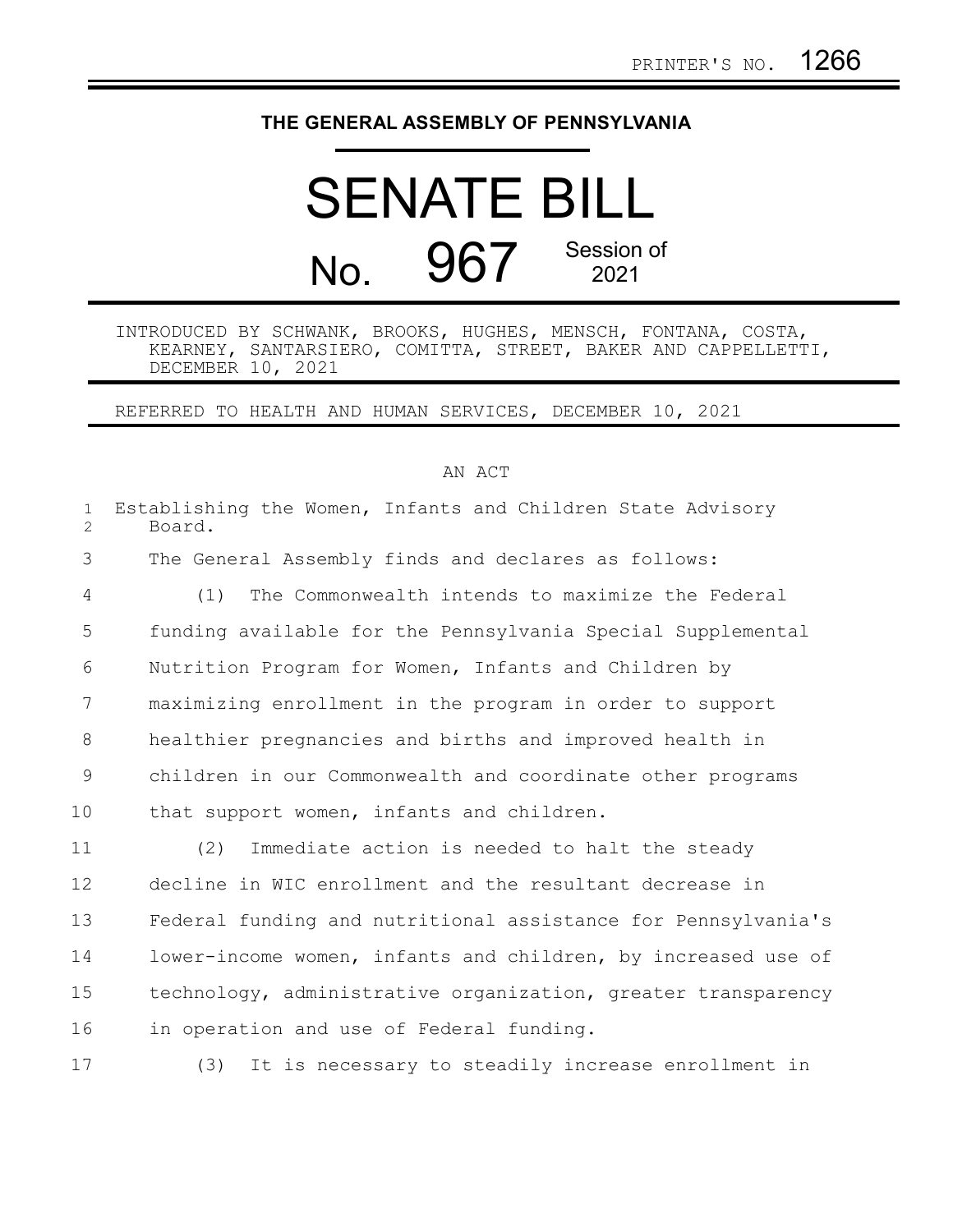programs that support women, infants and children, eliminate enrollment barriers, coordinate and connect with related programs and maximize technology to improve maternal and infant birth outcomes and the health of children eligible for participation in the program. 1 2 3 4 5

The General Assembly of the Commonwealth of Pennsylvania hereby enacts as follows: 6 7

Section 1. Short title. 8

This act shall be known and may be cited as the WIC State Advisory Board Act. 9 10

Section 2. Definitions. 11

The following words and phrases when used in this act shall have the meanings given to them in this section unless the context clearly indicates otherwise: 12 13 14

"Board." The Women, Infants and Children State Advisory Board established in section 3. 15 16

"Department." The Department of Health of the Commonwealth. 17

"SNAP." Supplemental Nutrition Assistance Program. 18

"WIC." The Pennsylvania Special Supplemental Nutrition 19

Program for Women, Infants and Children. 20

Section 3. Establishment. 21

The Women, Infants and Children State Advisory Board is established in the department. 22 23

Section 4. Duties. 24

(a) Advising.--The board shall advise the department and other agencies providing nutrition services in health care to lower-income and other eligible women and children in this Commonwealth on the following topics: 25 26 27 28

(1) On the operation of the programs, to: (i) Increase enrollment and utilization of the 29 30

20210SB0967PN1266 - 2 -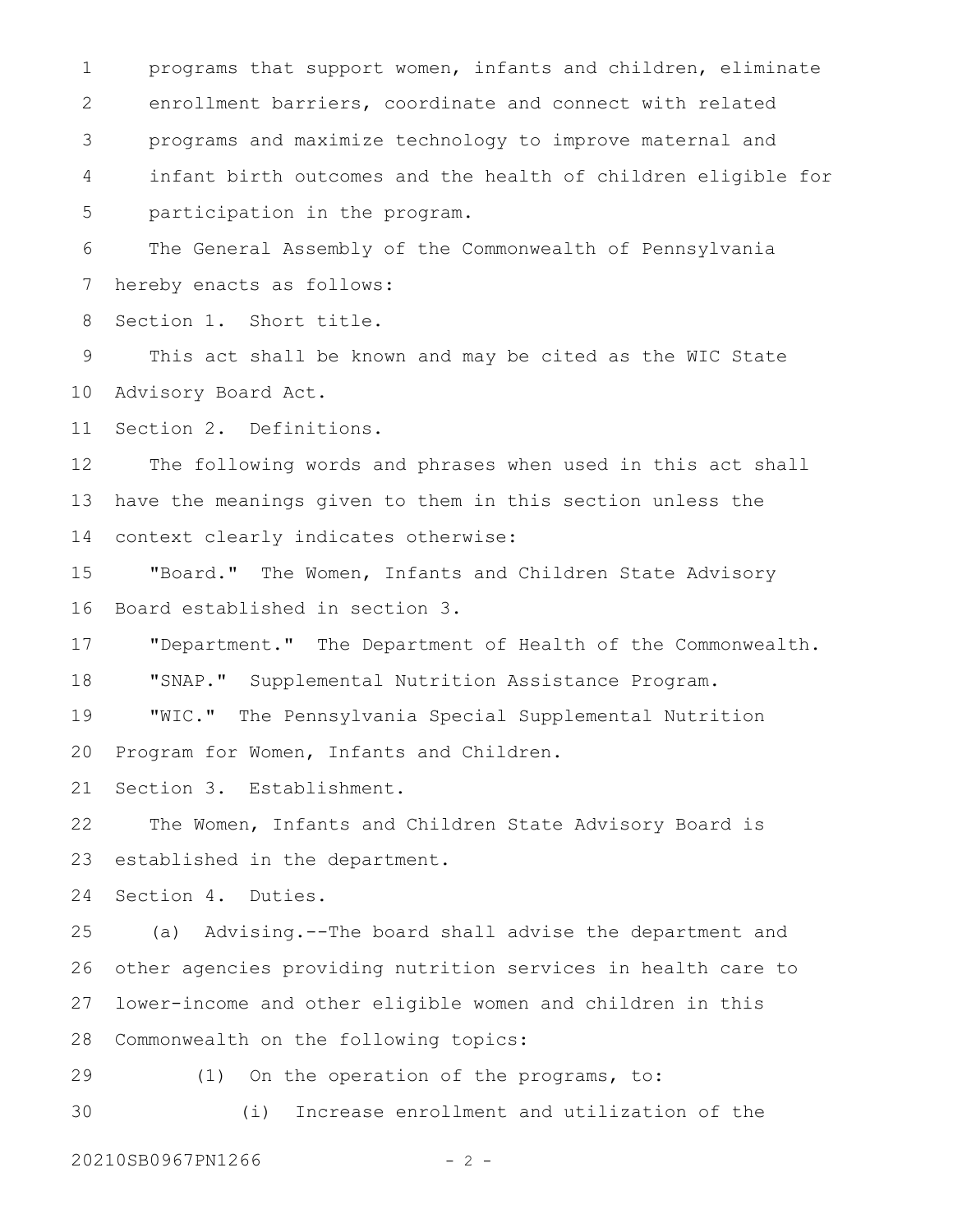1

programs, including:

(A) A study on the feasibility to implement a memorandum of understanding with the Department of Human Services to streamline the enrollment process for eligible participants who are applying for SNAP or medical assistance. 2 3 4 5 6

(B) Utilizing the COMPASS app to apply for health and human services programs and manage benefit information. 7 8 9

(ii) Improve the quality of services to support connections between WIC and comprehensive services to address the social, health, educational and other needs of pregnant individuals, mothers, infants and toddlers. 10 11 12 13

(2) To develop an annual plan for outreach, including targeted outreach to immigrants and other underserved populations, and to increase enrollment by promoting outreach and enrollment in each region through public-private partnerships. 14 15 16 17 18

(3) To advise on technology improvements and enhancements to be made using the American Rescue Plan Act of 2021 (Public Law 117-2, 135 Stat. 4) funds, including: 19 20 21

(i) Using a smart card that allows remote loading and increased capacity for additional benefits. 22 23

(ii) Developing online appointment scheduling. (iii) Maximizing innovations in telehealth to reduce the need for in-person office visits. 24 25 26

(iv) Easing the ability to do online purchasing of WIC benefits. 27 28

(v) Providing seamless enrollment and data sharing between the department and the Department of Human 29 30

20210SB0967PN1266 - 3 -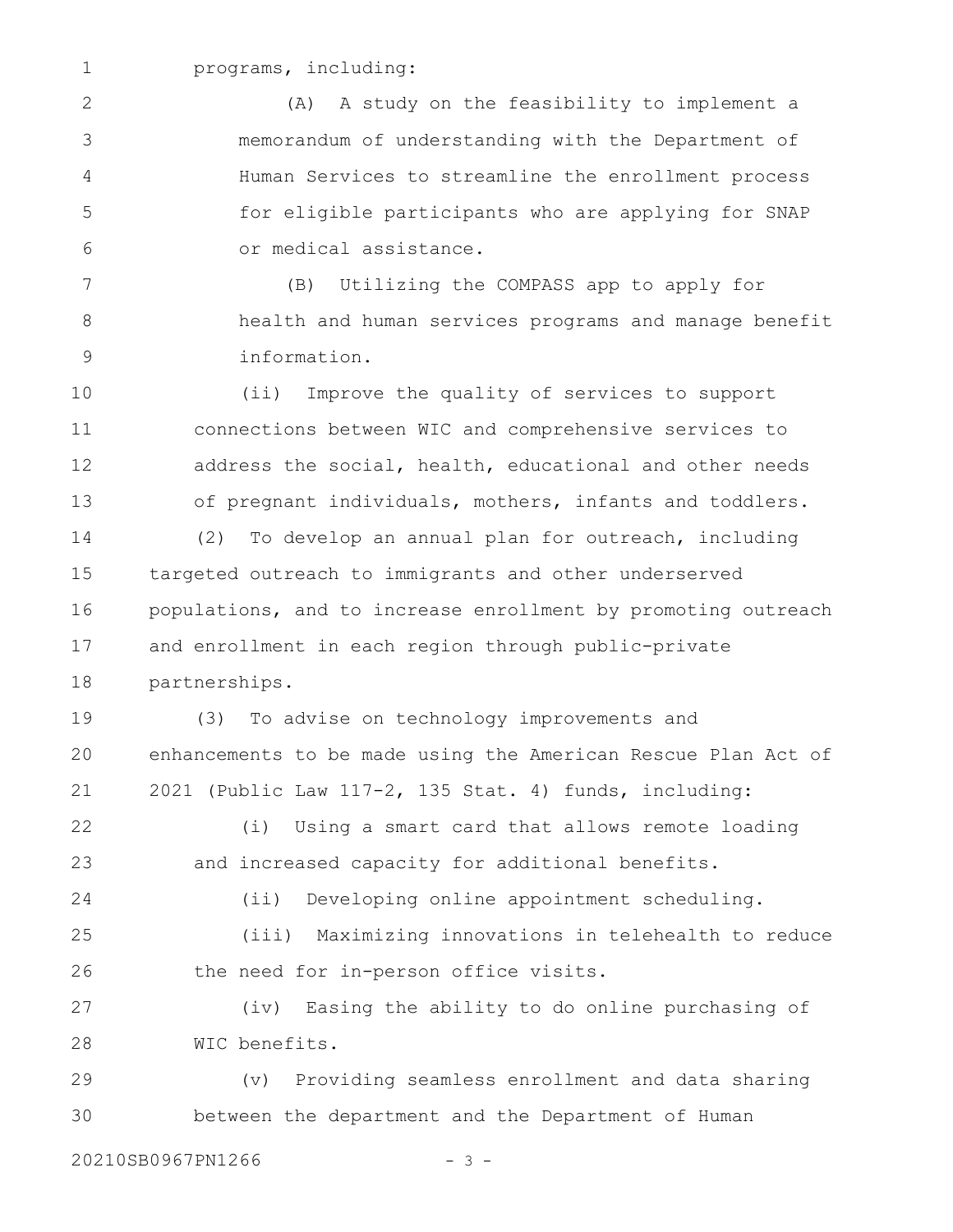Services.

1

(vi) Developing the ability to obtain weight and height measurements from a primary care physician through telehealth. 2 3 4

(vii) Maximizing the use of text messaging to participants on an individual and group basis. 5 6

(viii) Other technology and data improvements to provide a more consumer-centered administration of the Pennsylvania Special Supplemental Nutrition Program for Women, Infants and Children. 7 8 9 10

(ix) Streamlining eligibility by using technology to verify income and other requirements. 11 12

(4) On coordination and collation of services, to improve efficiency and effectiveness of those services. 13 14

(5) On planned policy, administrative changes and budget requests, to obtain input from the board prior to implementation. 15 16 17

(b) Duties.--The board shall have the following duties: 18

(1) Review current aggregate data on WIC eligibility and enrollment at the regional level from the department and the Department of Human Services. 19 20 21

(2) Set outcome goals for enrollment and retention to collectively take action through public-private partnerships to address improvement opportunities. 22 23 24

(3) Develop an annual action plan for the department and the Department of Human Services. 25 26

(4) Become familiar with the WIC Policy Manual and WIC State plan to ensure all members are aware of the current efforts. 27 28 29

(5) Research best practices that are used in other 20210SB0967PN1266 - 4 -30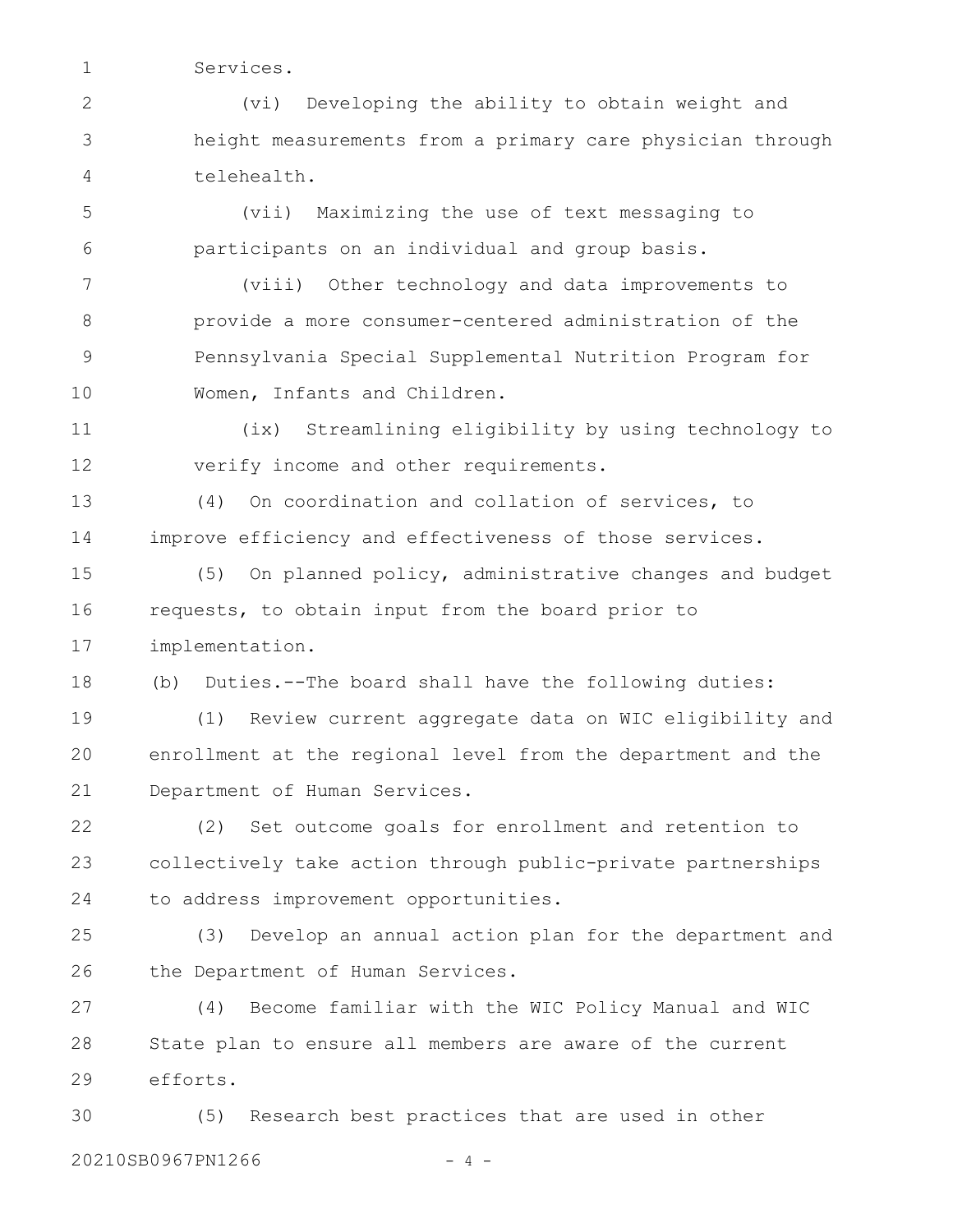states. 1

(6) Consult with agencies on what stakeholders could do to promote outreach, enrollment and connection to comprehensive services. 2 3 4

(7) Develop or disseminate outreach and educational materials to reduce the stigma around WIC. 5 6

(8) Coordinate a cohesive group across this Commonwealth to promote WIC across many channels and organizations that work with potential WIC participants to create a unified message. 7 8 9 10

(9) Serve as a leverage point for ongoing initiatives benefiting women, infants and children. 11 12

Section 5. Membership and meetings. 13

(a) Membership.--The board shall consist of the following members: 14 15

(1) Ex officio members.--The following individuals shall be ex officio members of the board: 16 17

(i) The Secretary of Health or a designee. (ii) The Secretary of Human Services or a designee. (iii) The Director of WIC or a designee. (2) Members of the board shall include one representative from each of the following: (i) A regional health care provider serving women, infants and children. (ii) An obstetrician. (iii) A pediatrician. (iv) A licensed dietician. (v) A representative of a retail grocery store chain contracted with the Commonwealth to provide online sales. 18 19 20 21 22 23 24 25 26 27 28 29

(vi) A WIC program provider agency representative 30

20210SB0967PN1266 - 5 -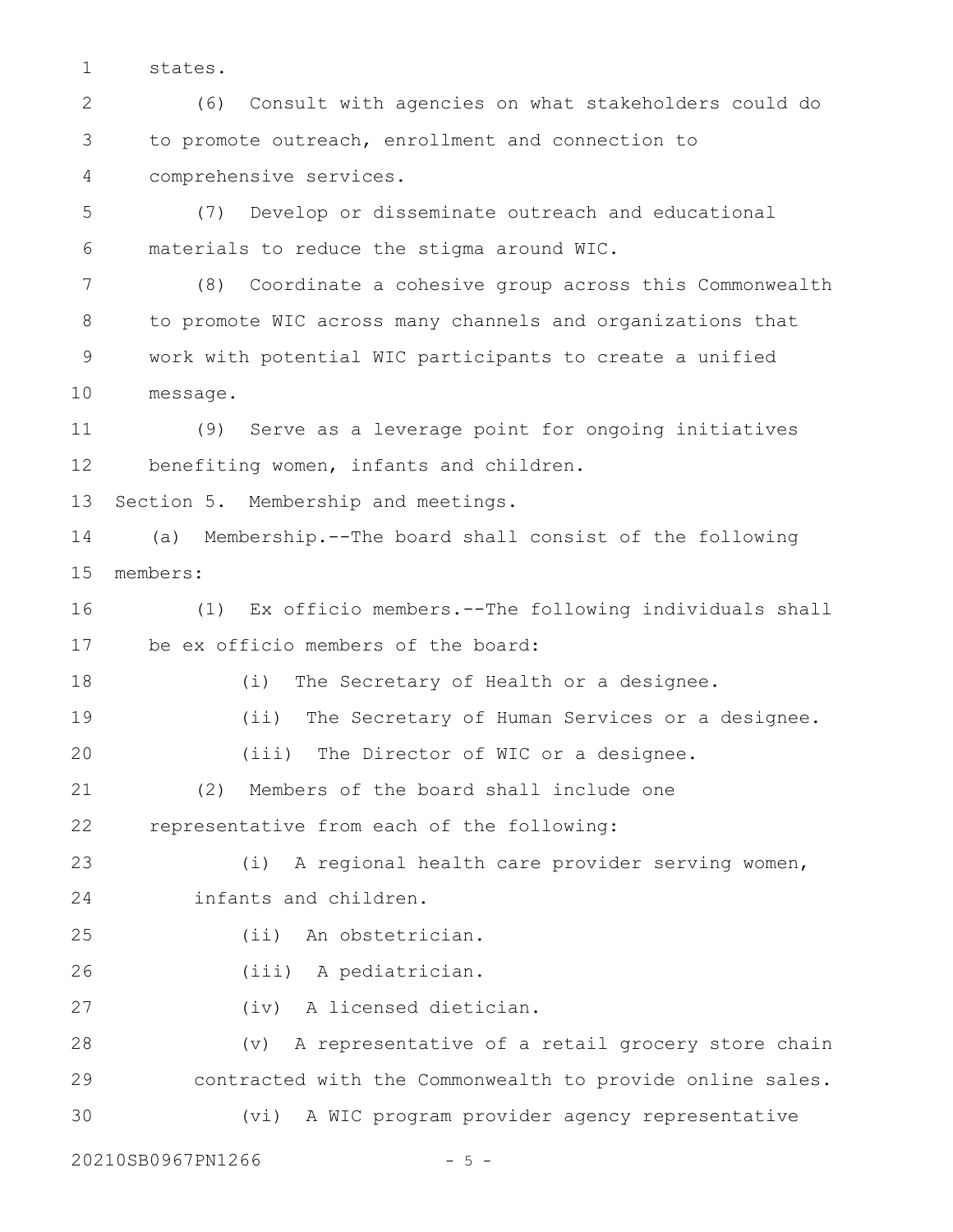from each of the six regions as designated by the Commonwealth or national association of WIC agency providers. 1 2 3

(vii) A consumer advocate with expertise in federally funded nutritional programs. 4 5

(b) Additional members.--The board may at any time make additional appointments to the board that may be necessary to carry out its duties. 6 7 8

(c) Terms.--Members of the board shall be appointed on an annual basis by the secretary of the department for a term not to exceed three consecutive years. 9 10 11

(d) Vacancies.--Vacancies in the membership of the board shall be filled in the same manner as provided for the original appointments. 12 13 14

(e) Staffing.--The board shall be staffed in collaboration with individuals from: 15 16

(1) The department. 17

(2) The Department of Human Services. 18

(3) SNAP. 19

(f) Subcommittees.--The board may at any time create subcommittees of the board members to carry out specific tasks or research. Subcommittees are to be created on an ad hoc basis and are not to replace or interfere with the efforts of the board. 20 21 22 23 24

(g) Meetings.--The board shall meet in accordance with the following: 25 26

(1) Members shall meet no less than 10 times per year. (2) The agenda for each meeting and all meeting minutes shall be posted to the department's publicly accessible Internet website. 27 28 29 30

20210SB0967PN1266 - 6 -